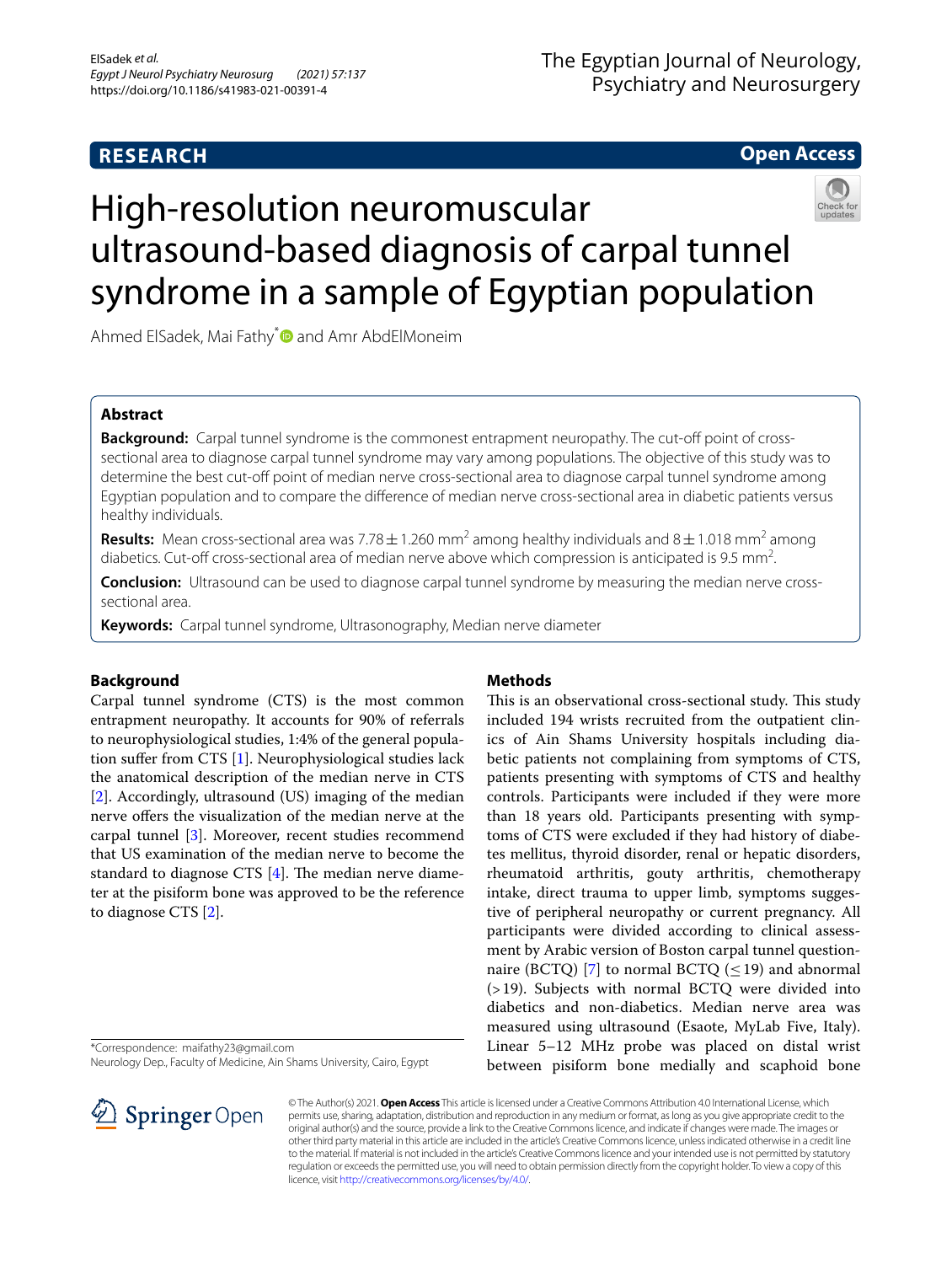laterally to provide short-axis view of median nerve at its inlet to carpal tunnel. CSA of median nerve was measured from inner border of epineurium (Fig. [1](#page-1-0)). Subjects with abnormal BCTQ were subjected to neurophysiological studies and were divided into mild, moderate and severe [[5](#page-3-5)]. Written informed consent was obtained from participants.

#### **Statistical analysis**

Descriptive data were represented as mean and standard deviation for continuous variables and as number and percentage for categorical ones. Comparisons were made between groups using T test. Receiver operating characteristics (ROC) with area under the curve (AUC) analyses were used to detect the sensitivity and specifcity of cut-off value of median nerve diameter measured by US to determine its abnormality. The analysis was done on SPSS ver. 25(IBM SPSS, NY, USA, 2017). *p*<0.05 was considered signifcant.

## **Results**

The study included 194 wrists, including 53 males (27.3%) and 141 (72.7%) females. The mean age was  $41.63 \pm 11.28$ . Among the participants, 128 (66%) had normal BCTQ and 66 (34%) had abnormal BCTQ.

Regarding subjects with normal BCTQ, 32(25%) were males and 96 (75%) were females with mean age of  $40.08 \pm 11.502$ . Among that group, 28(21.9%) were diabetics. The mean age among non-diabetics with normal BCTQ was 38.88±11.148 versus 44.36±11.929 in diabetics. The mean median nerve CSA among nondiabetics with normal BCTQ was  $7.78 \pm 1.260$  mm<sup>2</sup> versus  $8 \pm 1.018$  mm<sup>2</sup> among diabetics with normal BCTQ. Comparison between the 2 groups was signifcant regarding age being higher among diabetics  $(p=0.025)$ , while there was no statistical signifcance regarding CSA between both groups  $(p=0.343)$ .

Regarding subjects with abnormal BCTQ, 21(31.8%) were males and  $45(68.2%)$  were females. The mean age was  $44.65 \pm 10.247$ . The mean BCTQ was  $32.50 \pm 11.526$ . The mean CSA was  $15.58 \pm 3.053$  $15.58 \pm 3.053$  mm<sup>2</sup> (Table 1). Grading of CTS according to nerve conduction studies showed 41(62.1%) mild CTS, 22(33.3%) moderate CTS

<span id="page-1-0"></span>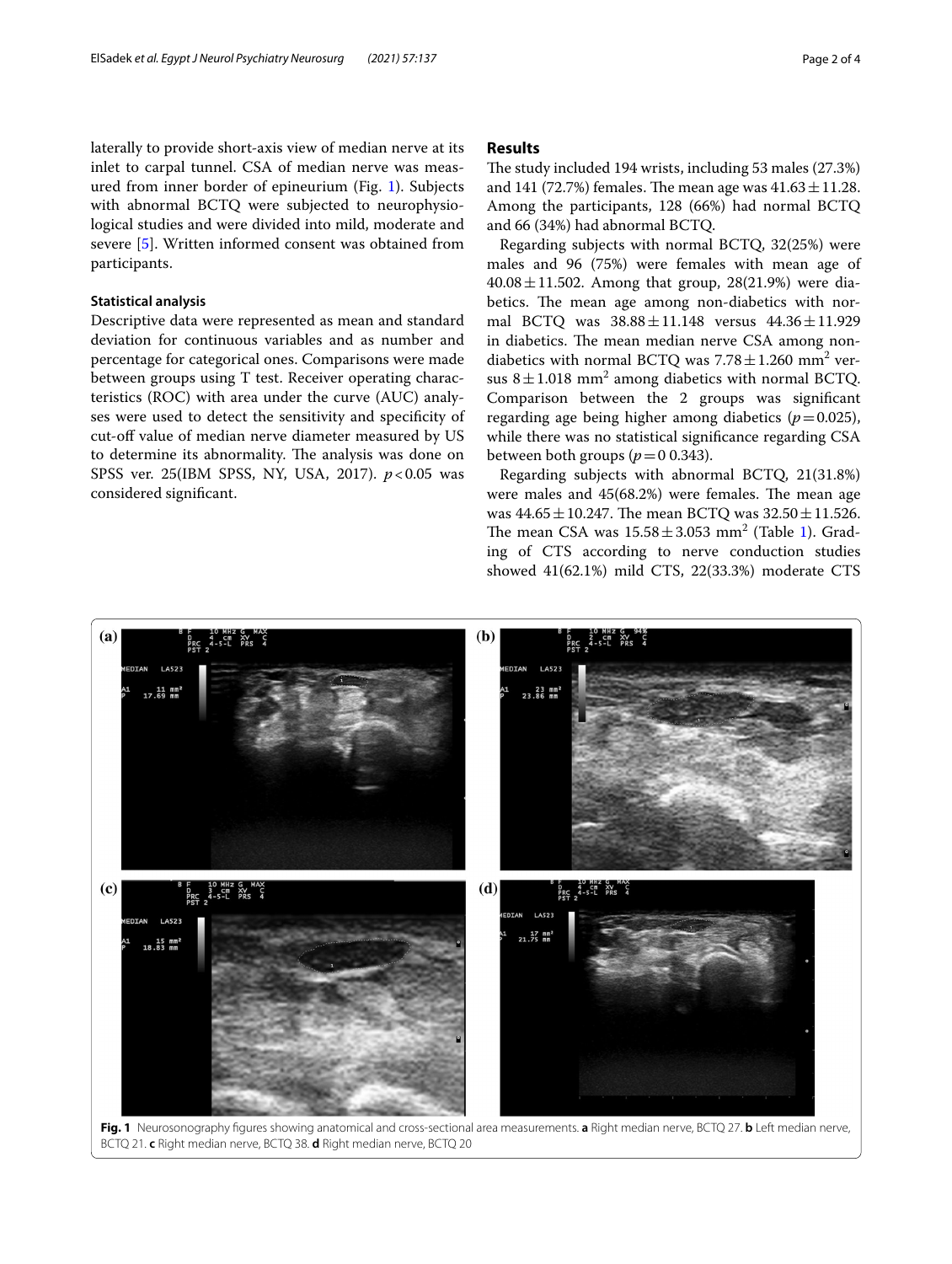|                     | Mean   | Median | SD     | Range | <b>Minimum</b> | <b>Maximum</b> |
|---------------------|--------|--------|--------|-------|----------------|----------------|
| AGE                 | 44.65  | 45.00  | 10.247 | 41    | 24             | 65             |
| <b>CSA</b>          | 15.86  | 15.00  | 3.053  | 13    | 10             | 23             |
| <b>BCTQ</b>         | 32.50  | 29.00  | 11.526 | 48    | 20             | 68             |
| Sensory latency     | 4.76   | 4.60   | 0.88   | 4.80  | 3.60           | 8.40           |
| Motor latency       | 4.12   | 4.20   | 0.82   | 3.400 | 2.40           | 5.80           |
| Motor amplitude     | 9.68   | 9.15   | 4.43   | 20.50 | 0.50           | 21             |
| Conduction velocity | 52.583 | 50.500 | 8.6893 | 42.0  | 35.0           | 77.0           |

<span id="page-2-0"></span>**Table 1** Descriptive of subjects with abnormal BCTQ and neurophysiological studies (No. = 66)



<span id="page-2-1"></span>and 3(4.5%) severe CTS. Patients with mild CTS had mean CSA of  $15.59 \pm 2.924$  mm<sup>2</sup> and mean BCTQ of  $31.83 \pm 11.129$ , while patients with moderate CTS had mean CSA of  $16.32 \pm 3.242$  mm<sup>2</sup> and mean BCTQ of  $33.95 \pm 12.934$ . ROC with AUC analysis was used to test the specifcity and sensitivity of US diameter of median nerve to predict its abnormality. Area under the curve value was 1 indicating both strong test specifcity and sensitivity in predicting compression with a p-value of < 0.0001 (Fig. [2\)](#page-2-1). Cut-off US CSA of median nerve above which compression is anticipated is 9.5  $\text{mm}^2$  (at which the test sensitivity and specificity are 100%).

## **Discussion**

The utilizations of ultrasound to assess CTS through measuring median nerve CSA is a convenient non-invasive method. Few but conclusive studies stated a cut-of value to diagnose and grade the severity of CTS by CSA [[6\]](#page-3-6).

This study found a cut-off point of US CSA of median nerve above which compression is anticipated to be 9.5 mm<sup>2</sup>. Another Egyptian study by Sonbol and colleagues found that a CSA cut-off value of  $10 \text{ mm}^2$  provided a diagnostic sensitivity of 93.3% and specifcity of 98.3% [[7\]](#page-3-4). Sarraf and colleagues found that the best cutoff point for the median nerve CSA  $10.5 \text{ mm}^2$  with 80% and 76% sensitivity and specificity, respectively. They stated that median nerve CSA at the wrist is helpful as a diagnostic tool for CTS [[8\]](#page-3-7). Ziswiler and colleagues found that a cut-off point of  $10 \text{ mm}^2$  showed 82% and 87% sen-sitivity and specificity, respectively [[9\]](#page-3-8). In Nakamichi and Tachibana study, the median nerve CSA cut-off point value of 12 mm<sup>2</sup> showed 67% sensitivity and 97% specificity  $[10]$ . A study by Ghasemi and colleagues showed that participants with CSA>10 had CTS with 100% specificity and 83.12% sensitivity  $[11]$  $[11]$ . This shows that the cut-of point for diagnosing CTS may vary among diferent populations and that it is of utmost importance than each center must have their own reference. This study did not show statistical signifcance regarding CSA in diferent severities of CTS, In accordance with our fndings, Mohammadi et al. studied the CSA of median nerve in severity grading of CTS and found that the diference in CSA of the median nerve among diferent severities of CTS was not statistically signifcant at either the tunnel inlet or outlet [\[12\]](#page-3-11). Also Sonbol and colleagues found no signifcant diferences in CSA among patients with mild, moderate and severe CTS  $[7]$  $[7]$ . The prevalence of CTS is higher among diabetic patients specially those with diabetic polyneuropathy [[13\]](#page-3-12). CSA was rarely found signifcantly higher in diabetic patients with CTS than in non-diabetic patients with CTS  $[14]$ . A study by Demino and colleagues, stated that cross-sectional area of the median nerve was similar for patients with and without DM [\[15](#page-3-14)]. However, no studies compared the median nerve CSA between diabetics and non-diabetics without CTS. Our study found no statistically signifcant